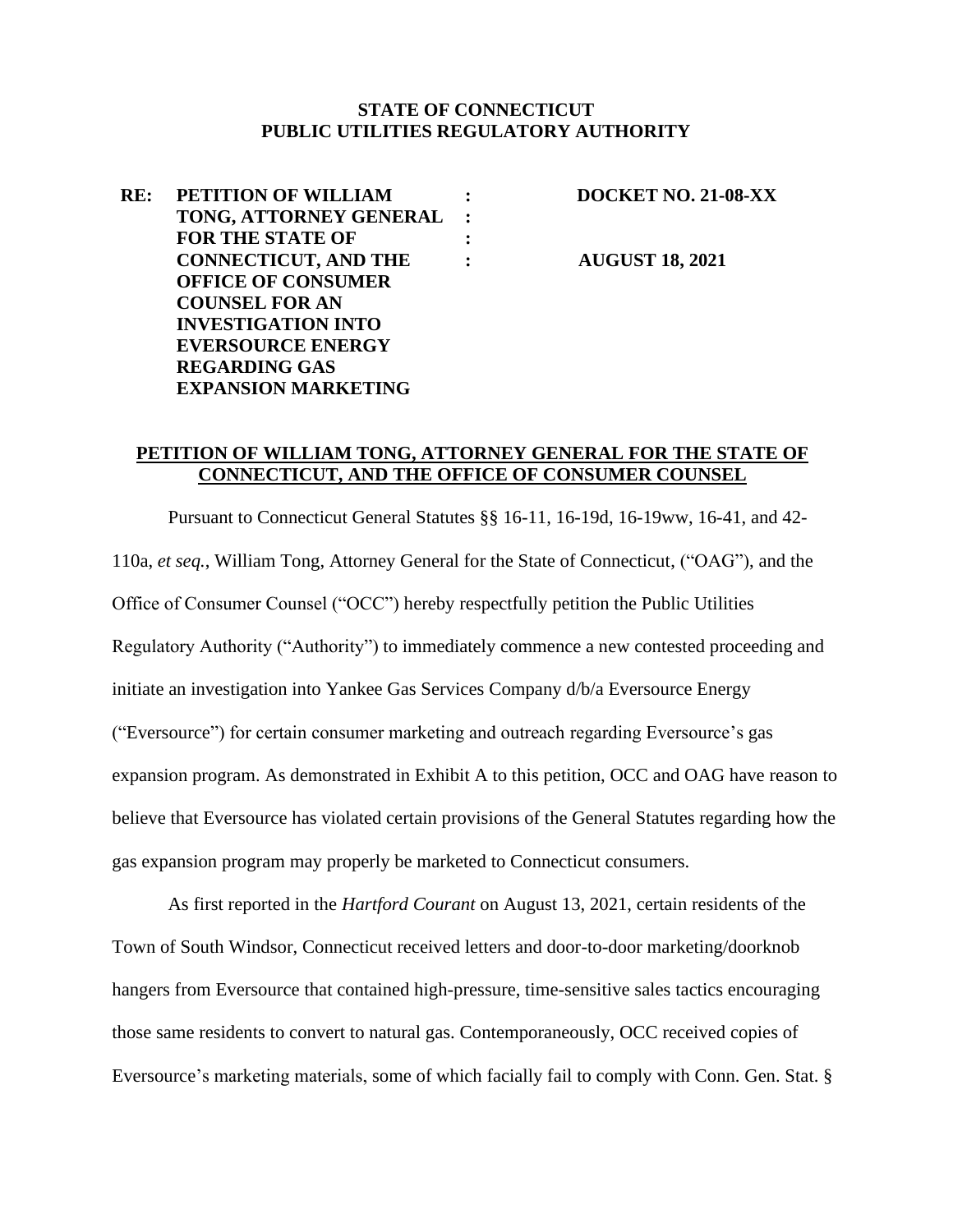16-19d. *See* Attachment A. OAG and OCC are both concerned with these alleged illegal marketing tactics and therefore request that the Authority immediately commence an investigation into Eversource's marketing of the gas expansion program to ensure that it remains in accord with applicable Connecticut law, as well as to determine the full extent of potentially deceptive marketing materials that were disseminated to consumers and assess civil penalties and other relief as warranted by law.

Connecticut consumers remain free to make home energy choices that make the most sense for their personal household situations and finances. No member of the Connecticut public should be subjected to aggressive, potentially illegal marketing tactics conducted by Eversource or any other natural gas company. Accordingly, OAG and OCC jointly request that the Authority immediately commence an investigation into this matter and assess all such penalties and relief as authorized by Connecticut law. On behalf of consumers and ratepayers, OAG and OCC thank the Authority for its consideration of this petition.

Respectfully submitted,

STATE OF CONNECTICUT OFFICE OF CONSUMER COUNSEL

RICHARD E. SOBOLEWSKI ACTING CONSUMER COUNSEL

By: */s/ Andrew W. Minikowski* 

Andrew W. Minikowski, Esq. Staff Attorney III Office of Consumer Counsel Ten Franklin Square New Britain, CT 06051 860-827-2922 [Andrew.Minikowski@ct.gov](mailto:Andrew.Minikowski@ct.gov)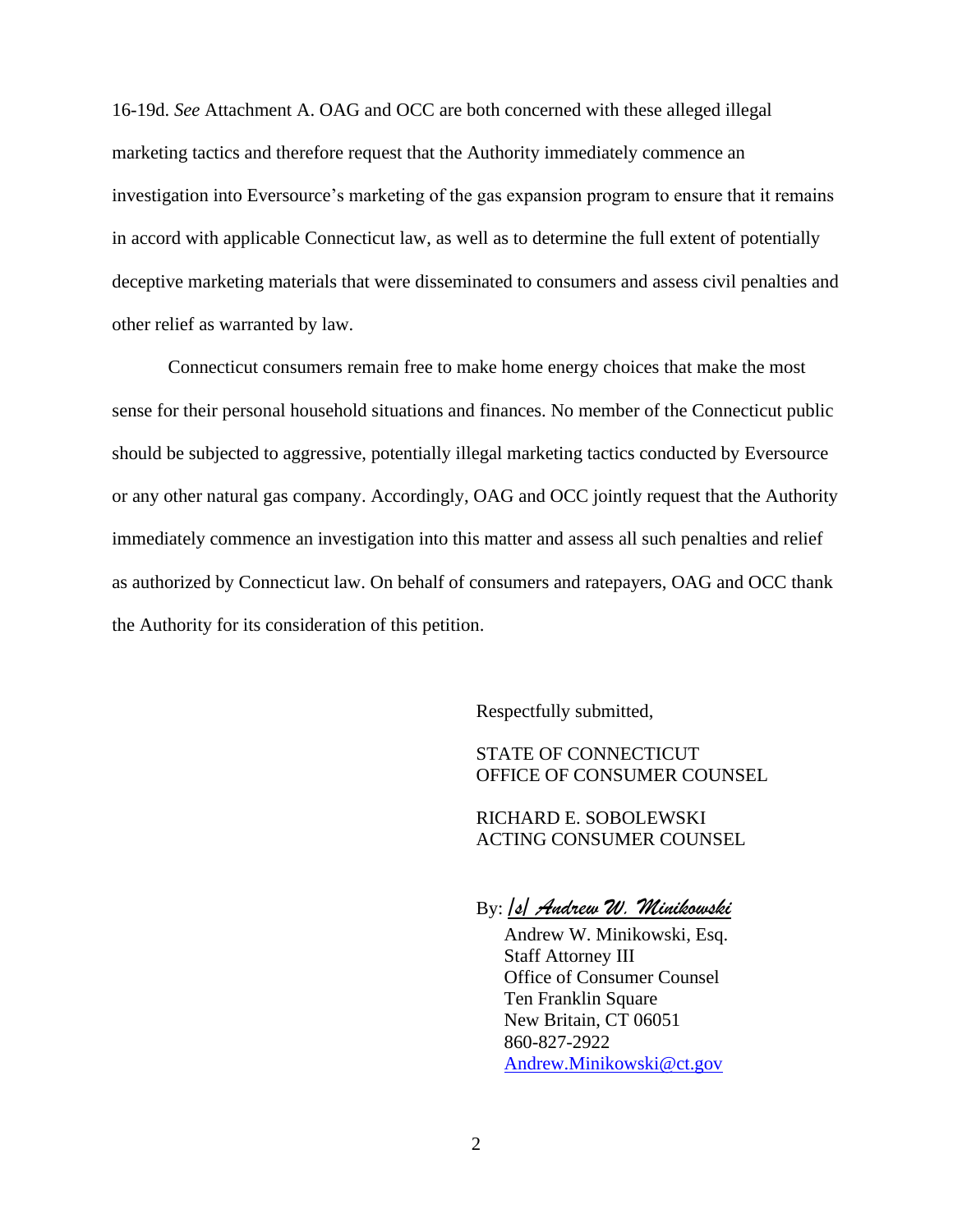WILLIAM TONG ATTORNEY GENERAL STATE OF CONNECTICUT

#### By: */s/ Lauren H. Bidra*

 Lauren H. Bidra, Esq. John Wright, Esq. Assistant Attorneys General Ten Franklin Square New Britain, CT 06051 860-827-2603 [Lauren.Bidra@ct.gov](mailto:Lauren.Bidra@ct.gov) [John.Wright@ct.gov](mailto:John.Wright@ct.gov)

#### **CERTIFICATE OF SERVICE**

I do hereby certify that on this day the foregoing document was filed with the Public Utilities Regulatory Authority, and copies thereof were served upon each person designated on the official service list in this proceeding in accordance with R.C.S.A. § 16-1-15.

Dated at East Haddam, Connecticut this 18th day of August, 2021.

*/s/ Andrew W. Minikowski*

Andrew W. Minikowski, Esq. Commissioner of the Superior Court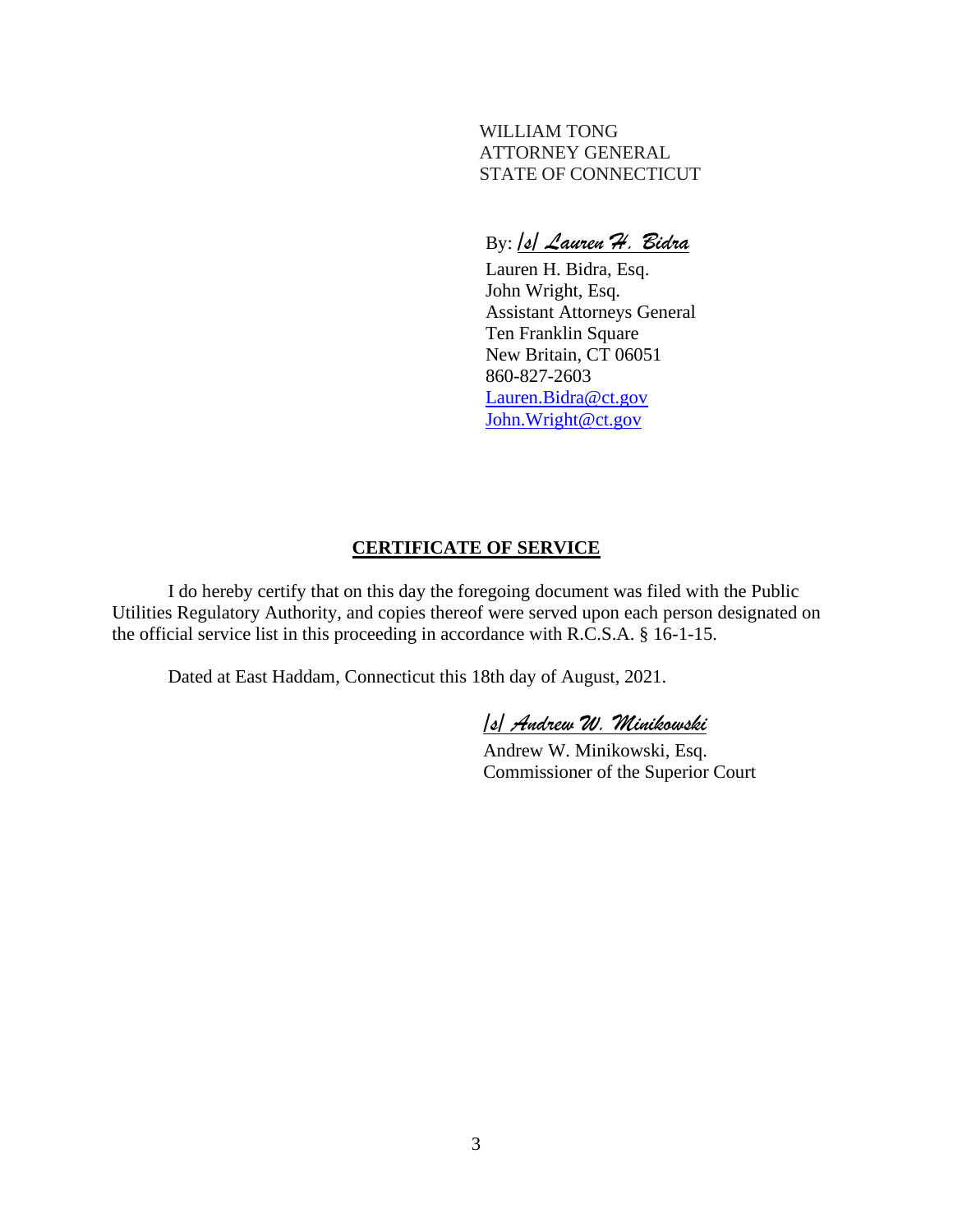## **ATTACHMENT A**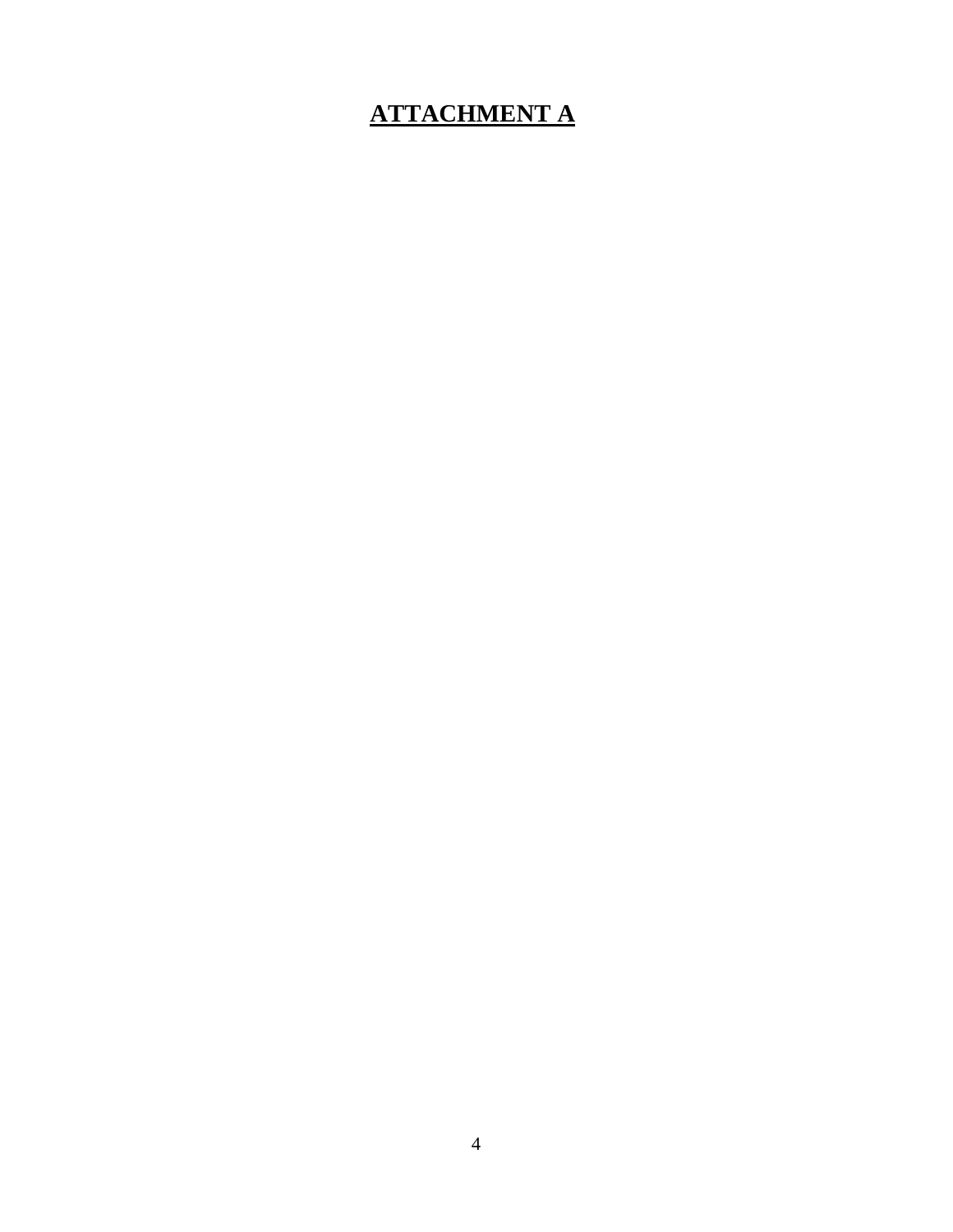## **EVERSOURCE**

June 23, 2021



\$1,500 cash back!

Our best offer when you sign up for natural gas by August 7, 2021.

Your street is being paved in September. If you don't sign up now, you will not be able to connect to gas for several years.

> Call today: (855) 645-2427 **Mention Code: \$1,500 cash back**

Dear South Windsor Homeowner,

If you have been thinking of upgrading your heating system to natural gas, you must act quickly. Your town will permanently pave your road in September, so you must sign up for natural gas by August 7, 2021.

Once your road has been resurfaced, it will be several years before the pavement can be opened again due to the town's paving moratorium. We will not be able to provide a gas service line to your home during the moratorium. If your current heating equipment fails, or you decide to install natural gas for any other reason after this deadline, you will not be able to connect to natural gas.

#### \$1,500 cash back – Sign up by August 7, 2021\*

This is our best offer and it is available only until August 7<sup>th</sup>. You may have seen our recent \$500 cash back offer. We are now increasing it to \$1,500 for select homes only. This offer ends soon, because of the paving deadline.

#### Additional incentives to save you money

With high-efficiency natural gas heating equipment, you'll enjoy lower heating costs and increase the value of your home. You may also qualify for a free gas service line\*\* up to 150' from the gas main (valued at up to \$8,000 or more), an instant discount of up to \$750 and financing starting at 0.99%\*\*\* on new high-efficiency equipment.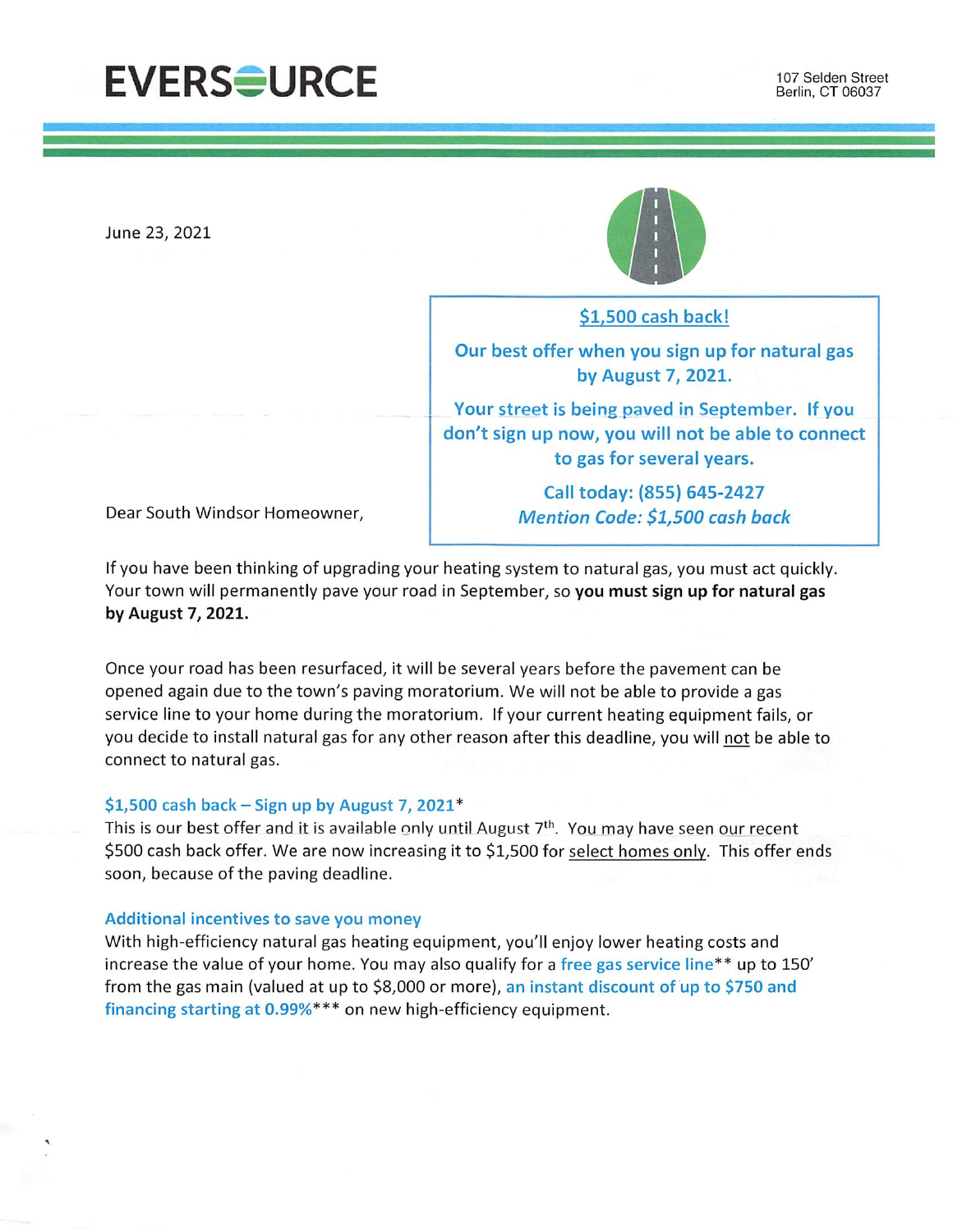

#### Call 855-OIL2GAS (855-645-2427) - Mention code \$1,500 Cash Back

Don't get locked out of installing natural gas for the next several years – and don't lose out on \$1,500. Contact us immediately to let us know you want natural gas service. We are available Monday - Friday, 8 a.m. - 5 p.m.

Sincerely,

Joseph Heller, Residential Gas Sales Supervisor

\*To receive the \$1,500, customer must sign a gas heating contract by 8/7/21 due to the paving deadline. The \$1,500 offer is valid only for contracts signed between  $6/24/21 - 8/7/21$ . A check will be issued when the customer starts using natural gas for heating. This offer is non-transferable and valid only for the property mentioned on this announcement. This offer cannot be combined with any other offer from Eversource and may be withdrawn at any time by Eversource. Void where prohibited by law.

\*\*Customer must install natural gas heating. For new gas expansion customers, the gas service line is installed at no additional cost beyond that of the customer's PURA-approved Gas Service tariff when certain conditions are met, including the home must be within 150 feet from the street. There may be a charge for a gas service line in certain cases. To become a new gas customer, Eversource gas expansion customers are charged an approved expansion rate which covers the service line installation, as well as other expansion-related costs.

\*\*\* Ends 12/31/2021. Check EnergizeCT for terms and conditions.

Until Eversource has installed the service line on your property to provide natural gas to your home, do not purchase, install or incur a non-cancellable obligation for natural gas-fired equipment or related work in anticipation of receiving service as part of this communication.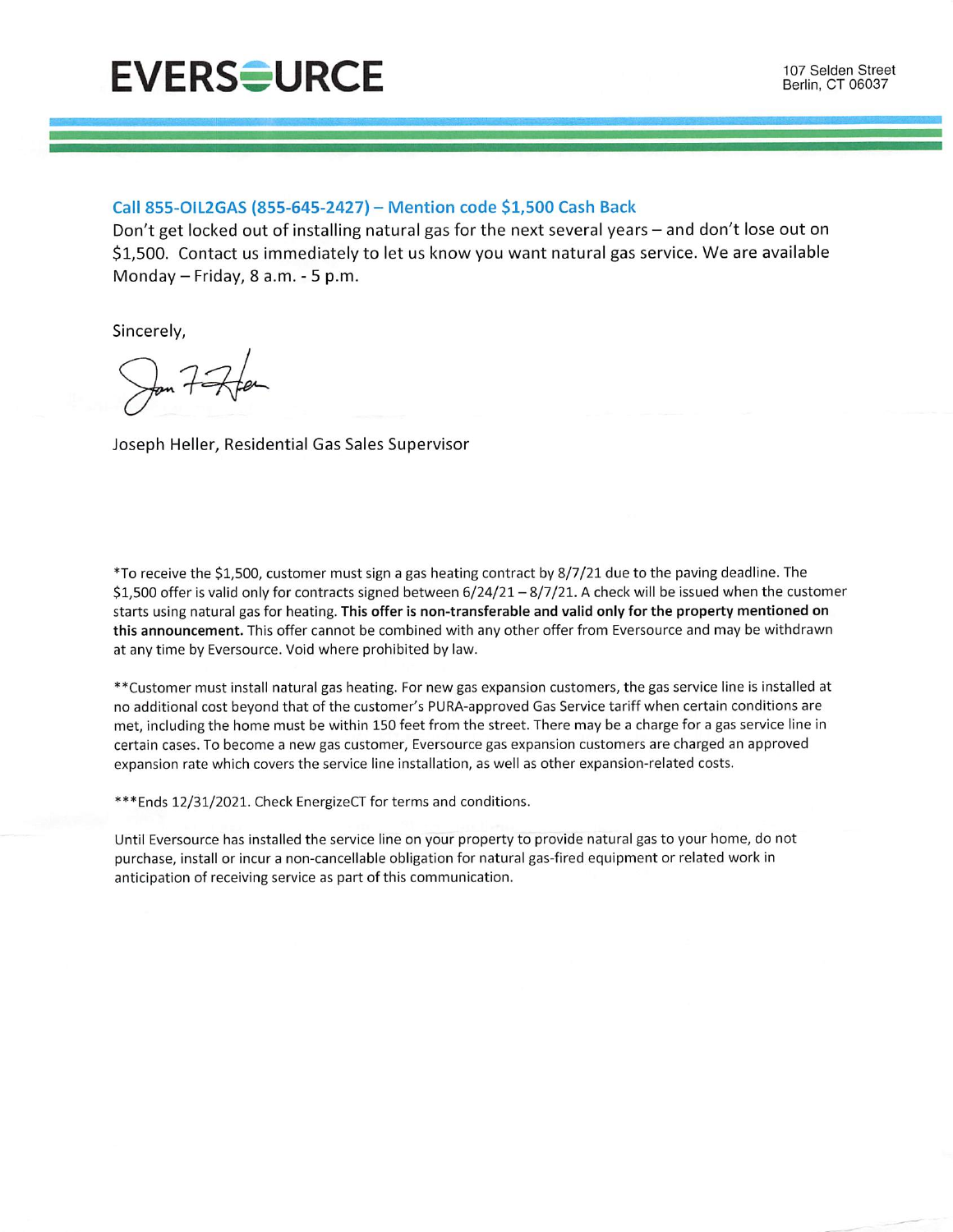# **EVERS<del>O</del>URCE**

### **COVID-19 Safety Information**

### **Meeting Customer Needs During this Critical Time**

Eversource is committed to delivering safe, reliable service to our customers. This commitment has taken on even more importance during these unsettled times. We continue to call on our employees and contractors to perform work in the field that maintains and improves the reliability of our distribution system and serves customers' best interests.

#### **Safely Performing Our Work**

We will continue to maintain or improve the condition of our system and support safe and reliable energy and other critical services, including the replacement or installation of gas meters and equipment, conducting gas safety inspections, installing gas mains and service line infrastructure, and other related equipment. During this time, Eversource will wear personal protective equipment, follow social distancing and abide by other federal and state health and safety quidelines.

- All employees and contractors must self-certify they are healthy before the start of their shift.
- Clearly identified wash stations are present at each construction site.
- Hand sanitizer and disposable gloves have been distributed to all employees and contractors.
- Face coverings are required by all employees and contractors when social distancing cannot be maintained.
- All employees and contractors are required to practice **social distancing** when around others.
- Eversource employees and contractors will seek access to private residences and businesses to perform critical work. In those instances, we will contact you in advance to coordinate safe access, execute enhanced protective measures when needed, and provide additional personal protective equipment (PPE) to field technicians.
- We ask that you and others in your residence or business practice social distancing and wear a face covering while our technician is in your residence/business.

#### **More Information**

For more information about how Eversource is adapting to serve you during the COVID-19 health crisis, visit Eversource.com.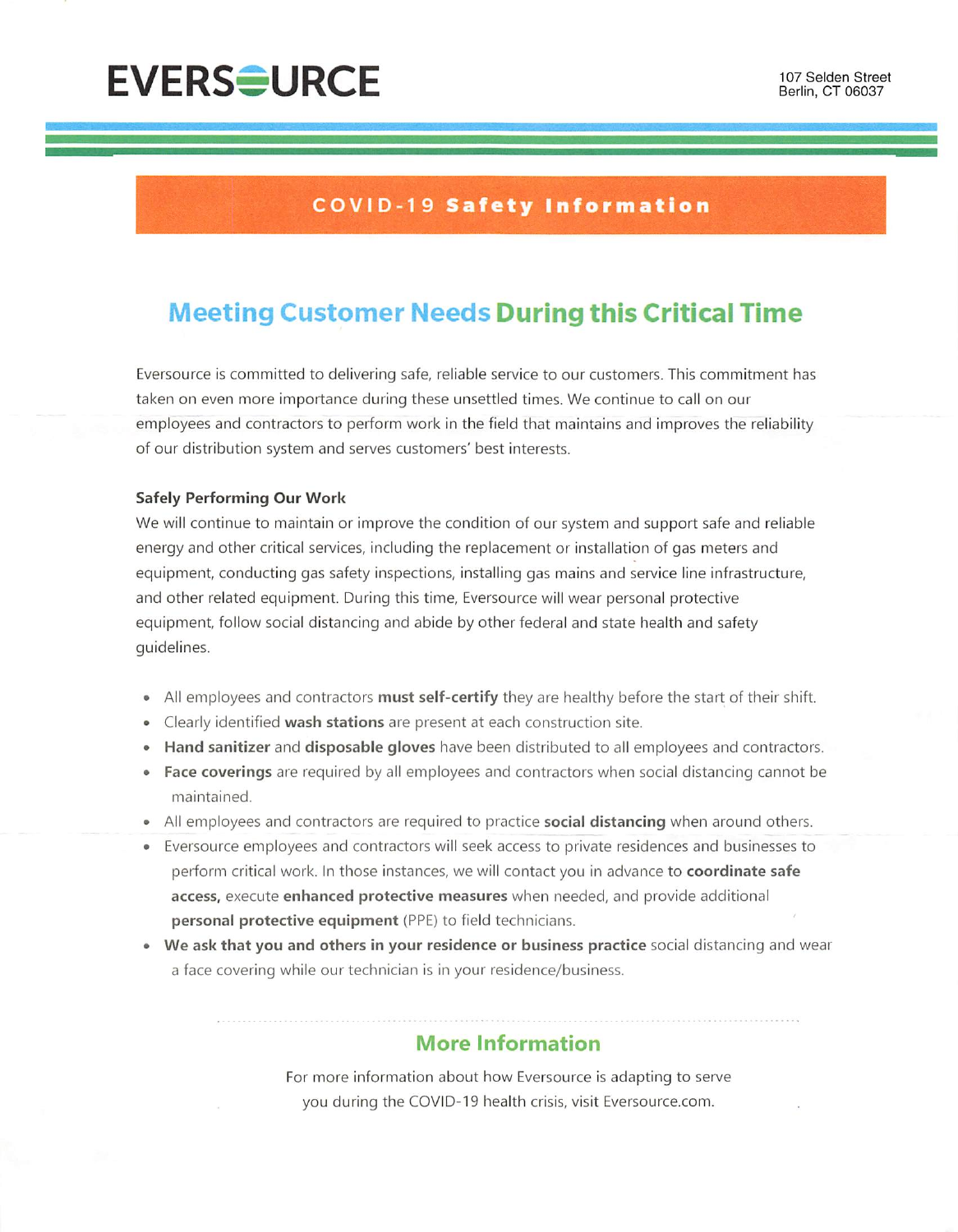